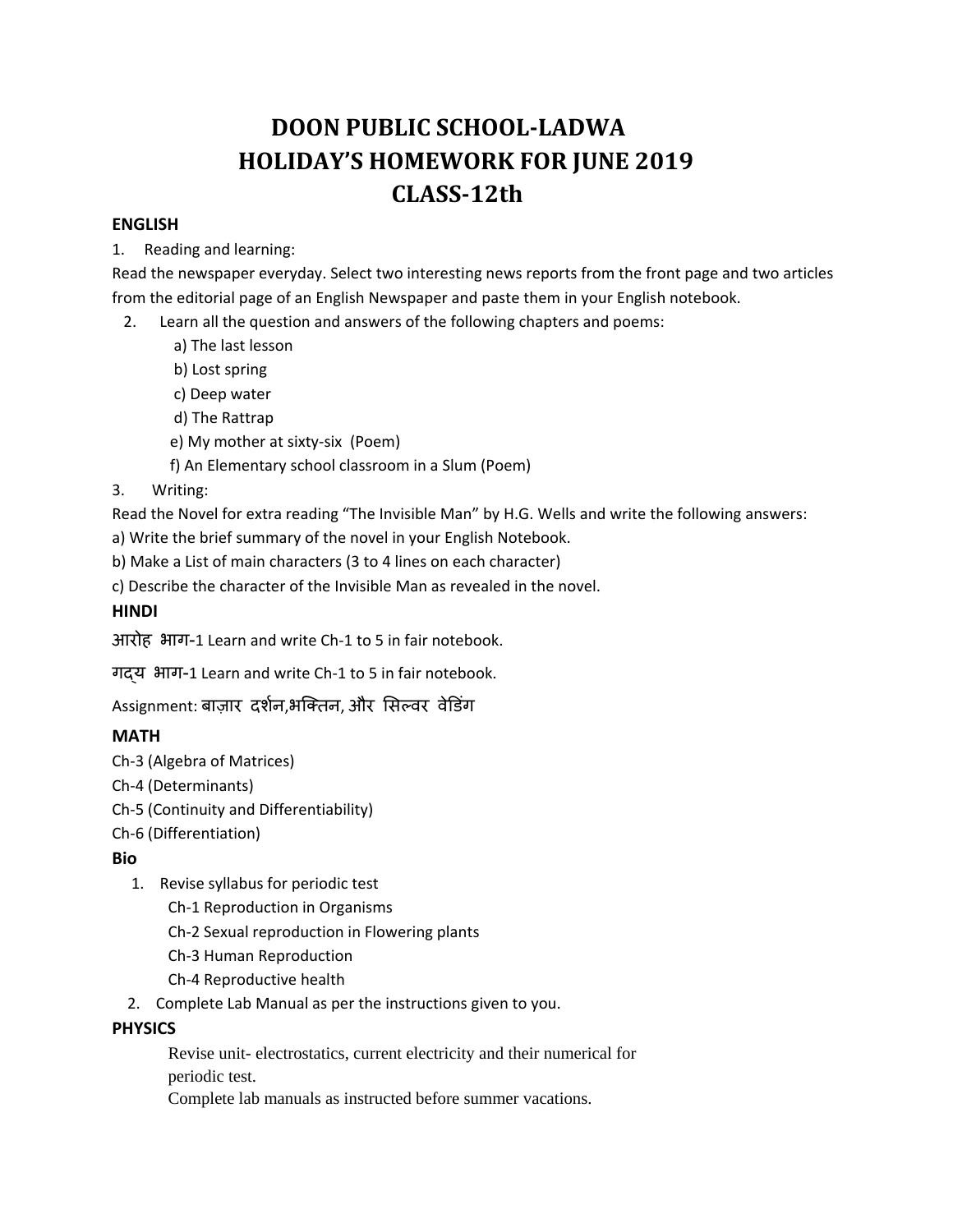# **Chemistry**

 Revise unit- solution, electrochemistry for periodic test. Complete lab manuals as instructed before summer vacations

#### **History**

- 1. Revision of Periodic Syllabus Ch‐1 The story of The First City Harappan Archaeology Ch‐2 Political and Economic History Ch‐3 Mahabharata
- 2. Make a project file of Ch-1, Ch-5, Ch-3 (20 to 30 pages)
- 3. Written: Make 30 MCQ's of each chapter of periodic syllabus by yourself. Write on fair notebook.

## **Sociology**

- 1. Revision of Periodic syllabus
	- Ch‐1, Ch‐2, ch‐3
- 2. Make a project file of Chapters of your choice. (2o to 30 pages)
- 3. Written: Make 30 MCQ's of each chapter of periodic syllabus by yourself. Write on fair notebook.

#### **Business Study**

- 1. Learn:
	- Ch‐1.1 Management: An Introduction
	- Ch‐1.2 Management as Science Art and Profession
	- Ch‐1.3 Level and functions of management
	- Ch‐1.4 Coordination and Importance
	- Ch‐2.1 Principles of management
	- Ch‐2.2 Scientific management: Principles and techniques
	- Ch‐3 Business Environment: Importance and Dimensions
	- Ch‐4 Planning and types
- 2. Project Work: Prepare a project file on A4 sheet an principles of management on relevant topic.
	- a) MC Donalds
	- b) Café Coffee day
	- c) KFC
	- d) Burger King
	- e) Pizza Hut

## **Accountancy**

- 1. Revise the chapters for test
	- Ch‐1 Accounting for Partnership firm Fundamentals
	- Ch‐2 Change in profit sharing ratio among existing partners.
	- Ch‐3 admission of a partner
	- Ch‐4 Retirement or death of a partner
	- Ch‐5 Dissolution of Partnership firm
- 2. Do practical questions in your Notebook